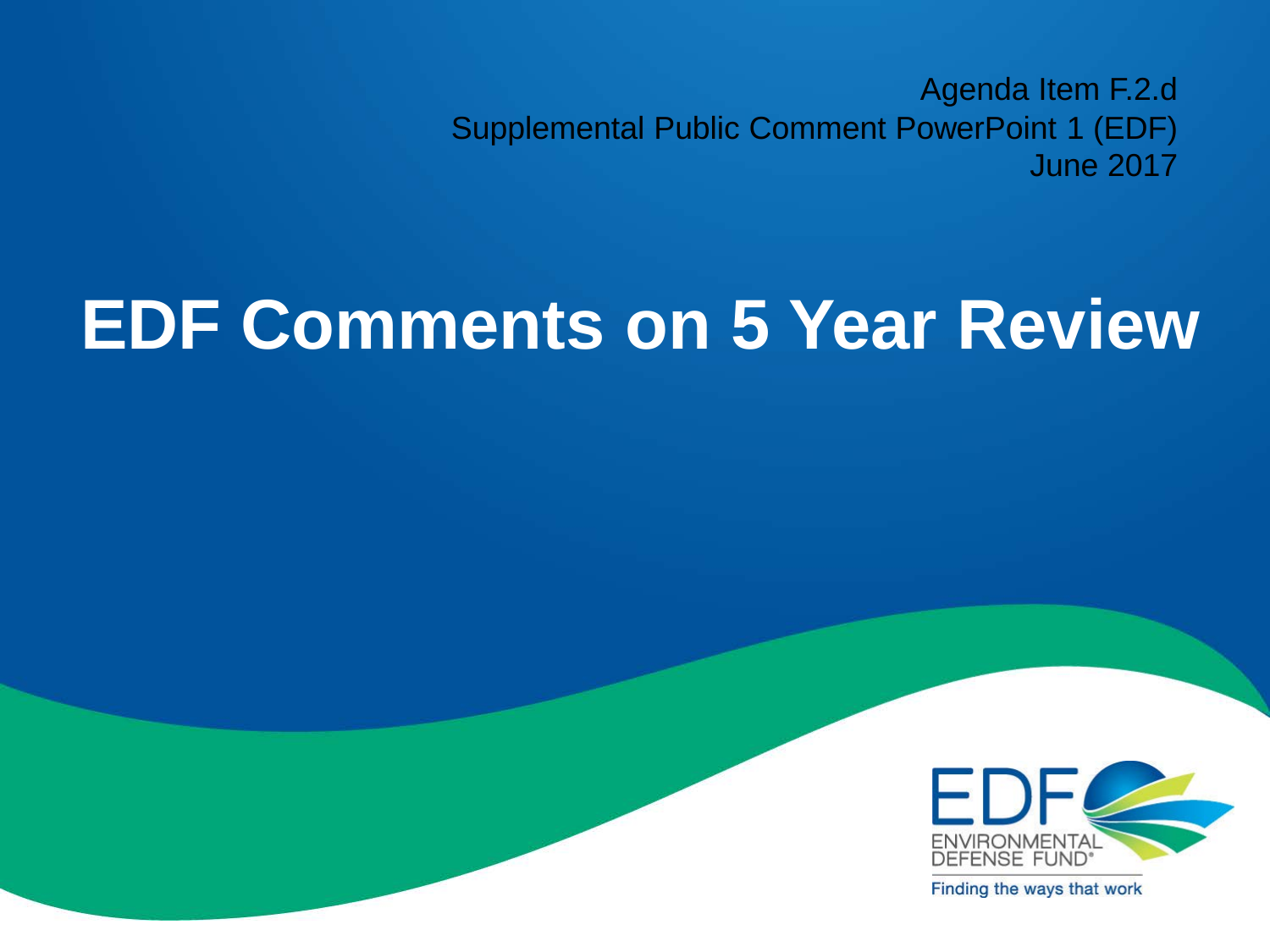### The trawl IFQ program could be performing better economically

#### Only **some** vessels experienced increased profit rates

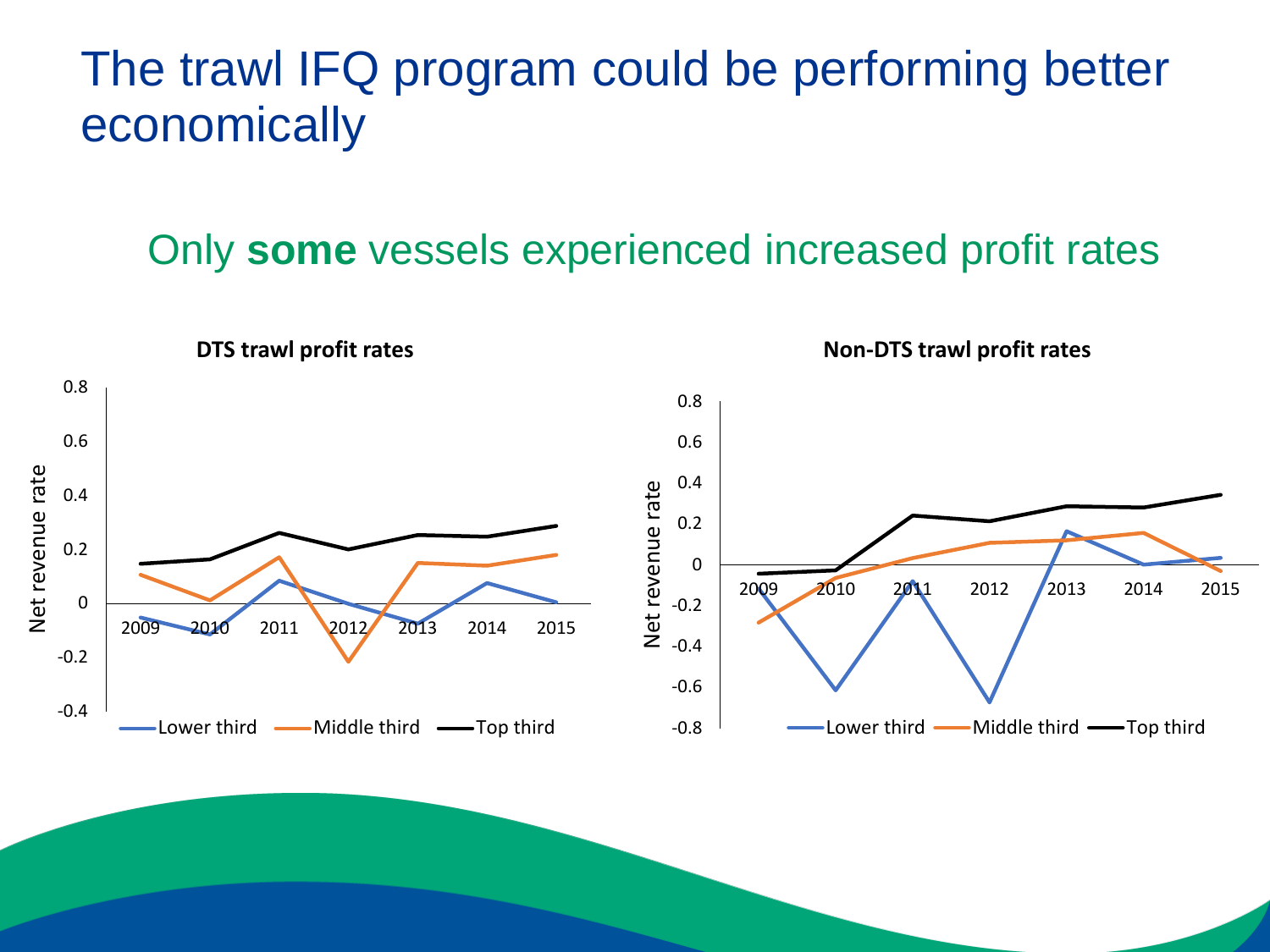### The trawl IFQ program could be performing better economically

#### Many processors' revenues have not improved

Average Non-whiting processor total cost net revenue by year

Year

0

100,000

200,000

300,000

400,000

Total cost net revenue (\$)

Total cost net revenue (\$)

500,000

600,000

700,000

#### Non-whiting landings have decreased

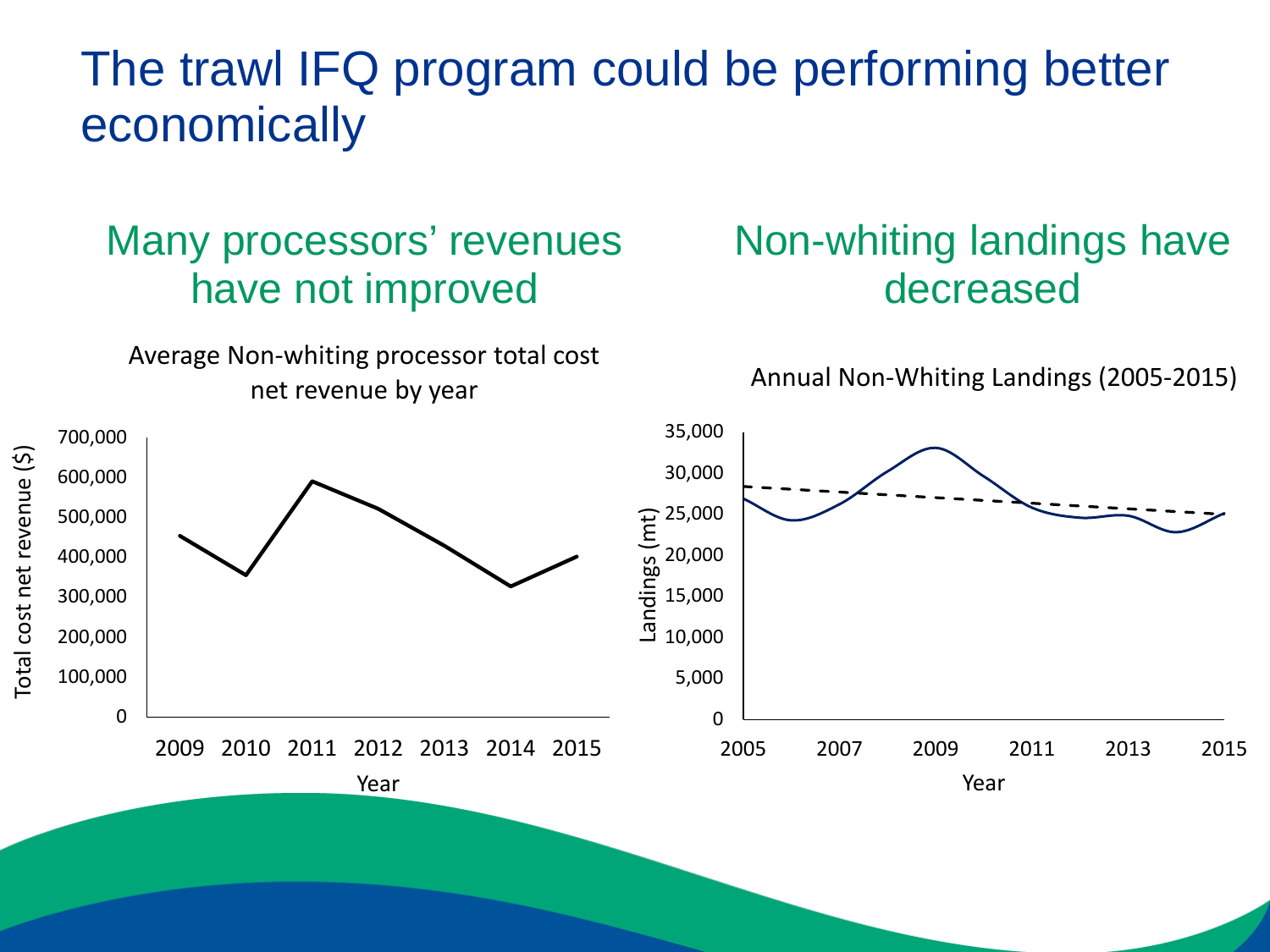# Overarching theme of our recommendations: **Enhance capabilities of the market**

- Regulatory system in which IFQ operates is overly complex
- Quota market has great difficulty handling very small IFQ allocations
- Policies that support specialization and harvester-processor coordination can open opportunities further up the supply chain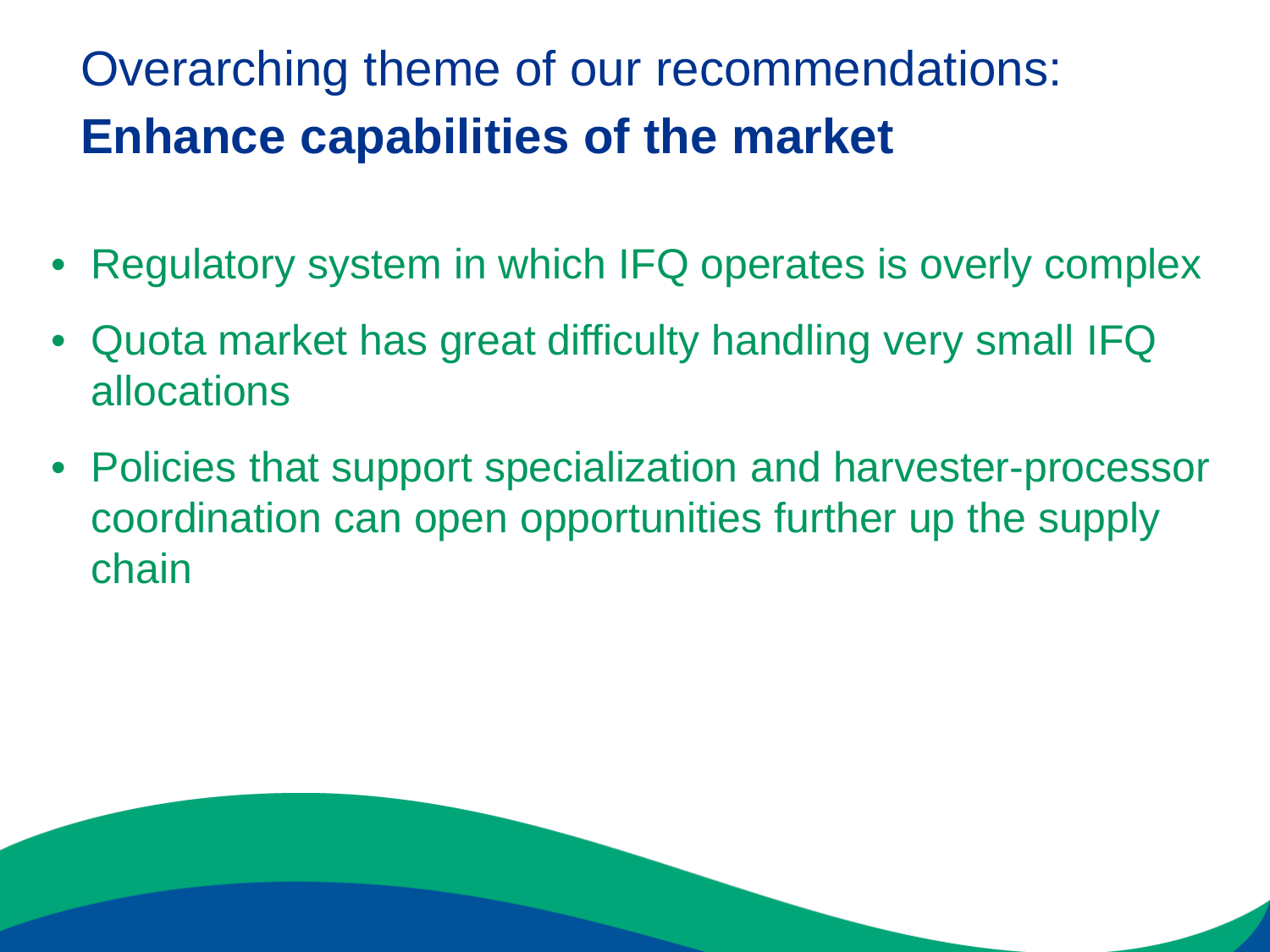Simpler systems are more conducive to markets and business planning. The trawl IFQ program is very complex.

Potential ways to simplify IFQ program could include: 1. Removing the daily limit for OFS

- $\rightarrow$  Our experience shows the daily limit isn't doing anything
- 2. Eliminate the requirement to transfer to vessel account  $\rightarrow$  Administrative complexity that is not helping achieve original objectives
- 3. Consider simplifying, or doing away with, aggregate limit  $\rightarrow$  Limits on key target species may prevent the need for aggregate limits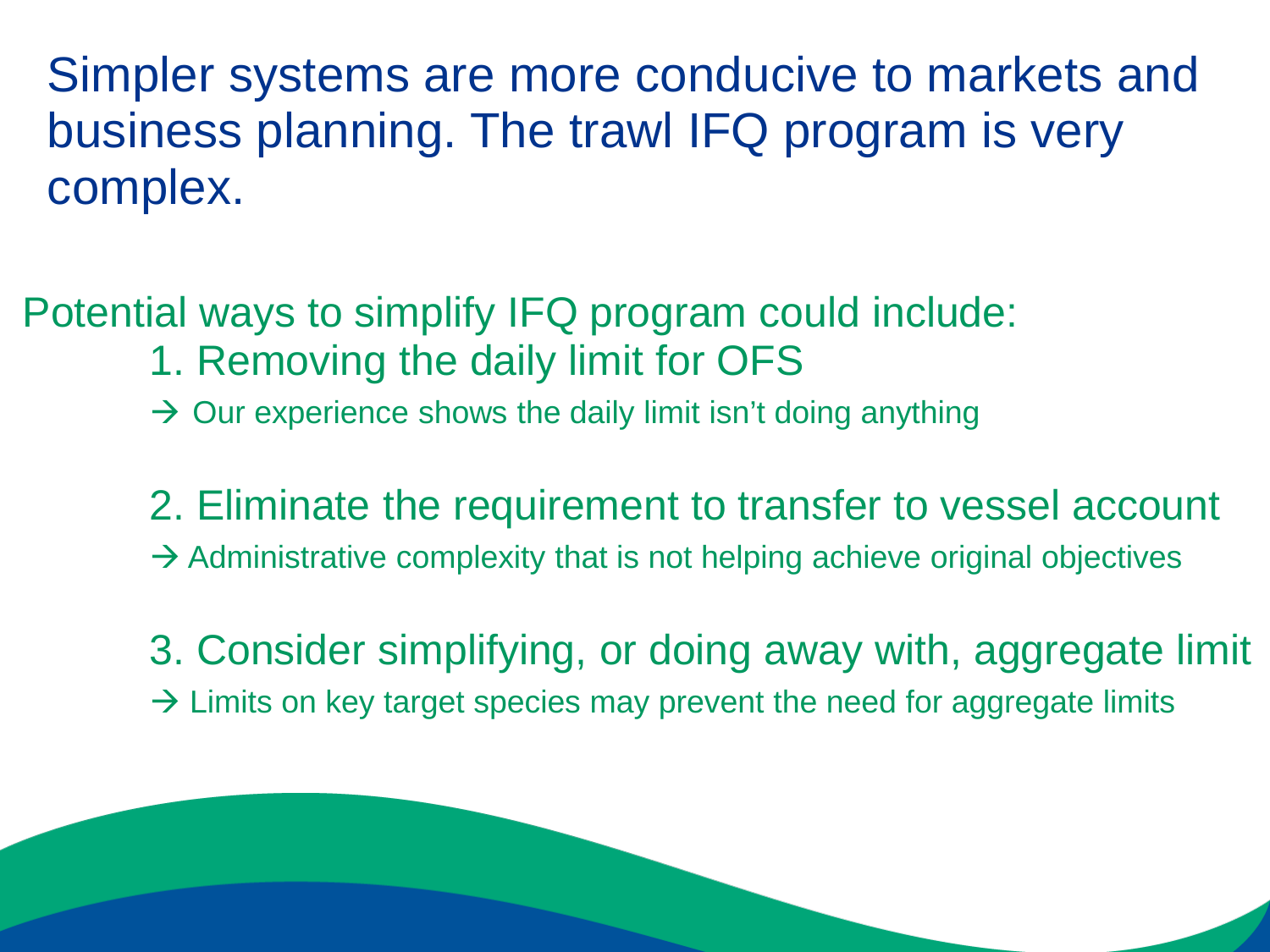Most west coast groundfish can be described as a generic whitefish with many product substitutes.

 $\rightarrow$  Difficult to enter the market in order to sell harvested fish

We can create opportunities for increasing supply of groundfish in the market by allowing for specialization via increases in some accumulation limits

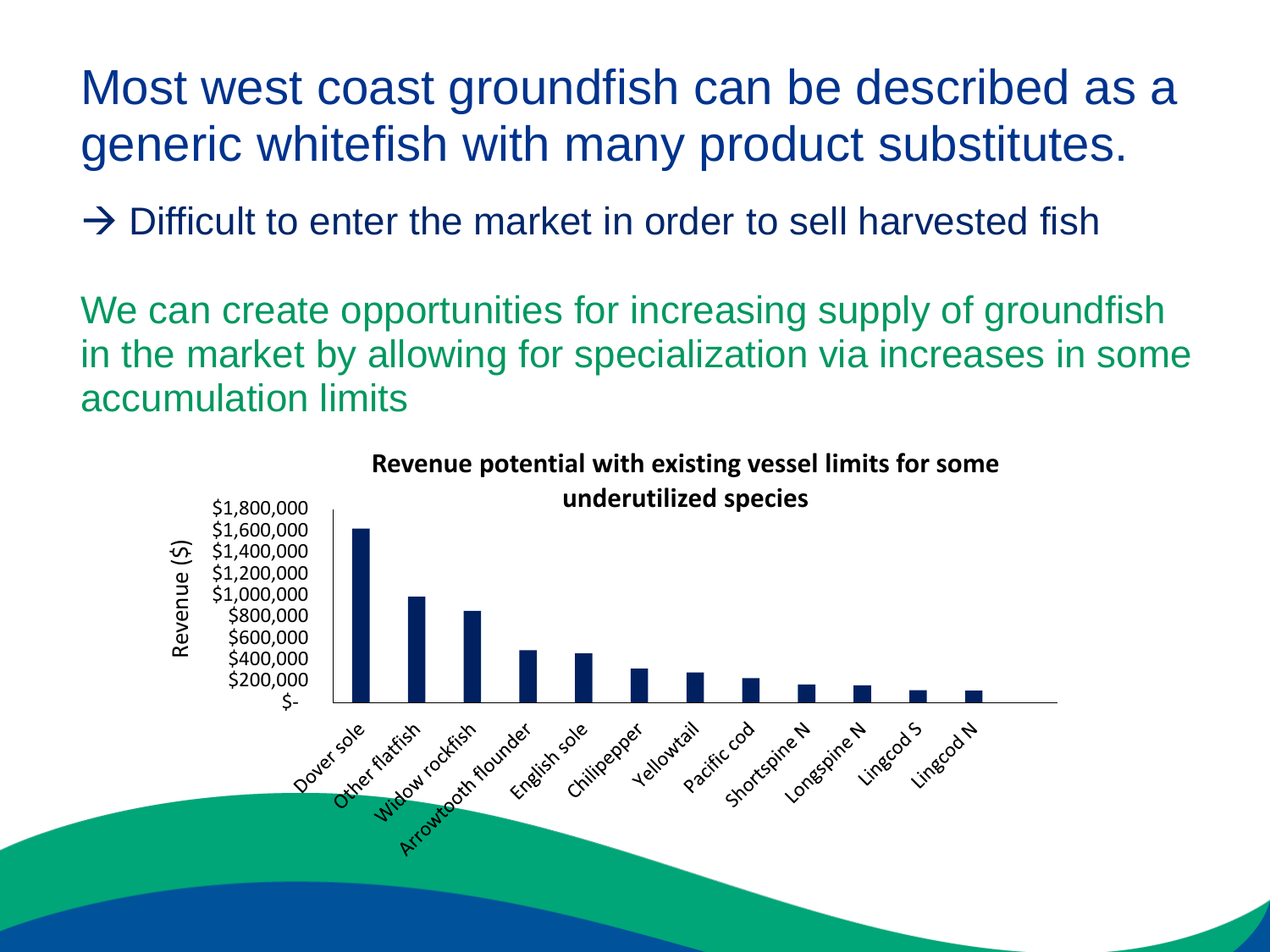## The quota market is unable to effectively deal with the very small allocation of Yelloweye

Economic strain doesn't result in management or conservation benefits

Consider a management approach to improve economic opportunity while limiting Yelloweye catch:

- 1. Small total catch cumulative limit
- 2. Incorporate Yelloweye into an IFQ complex with other species